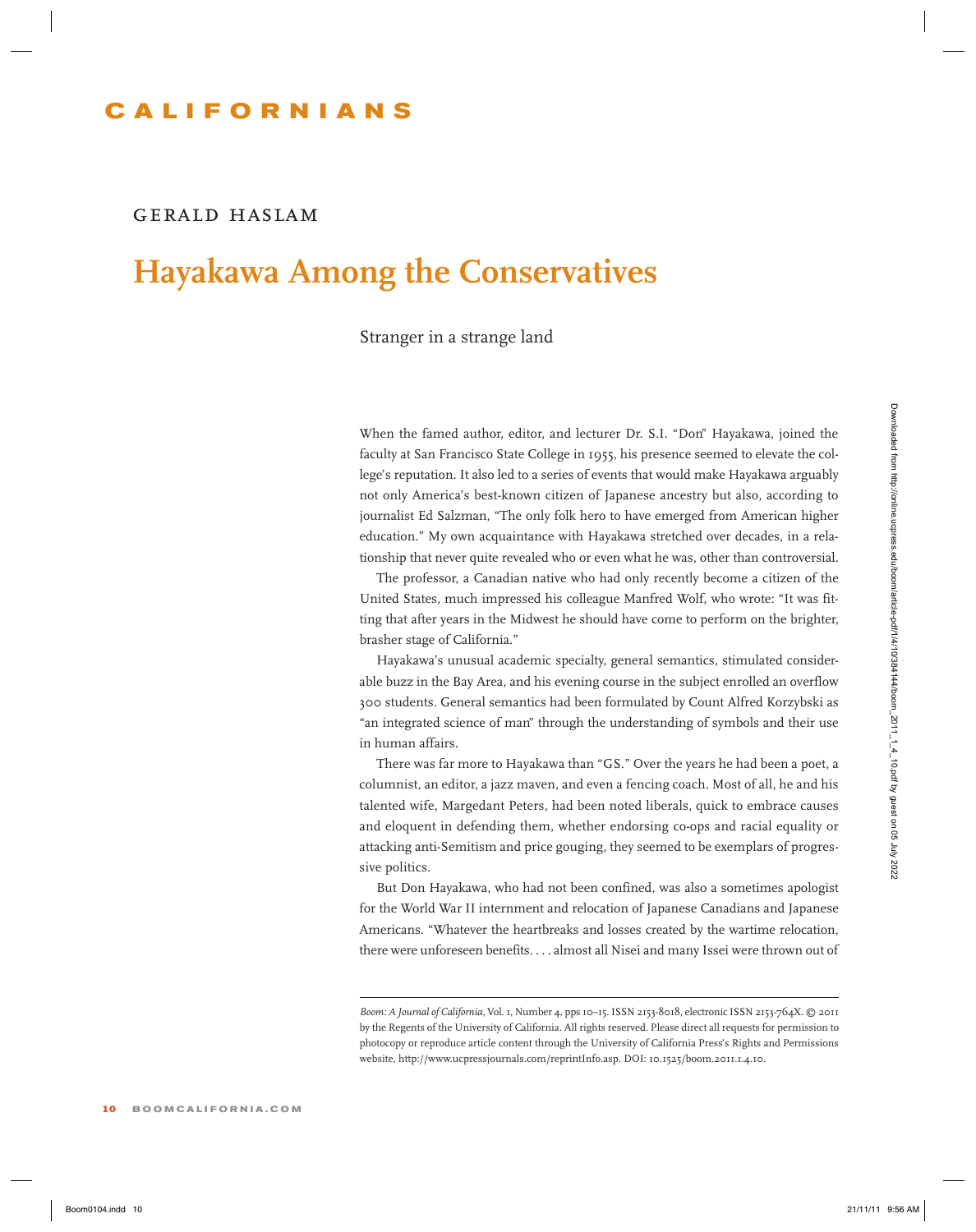

By 1973, Hayakawa was an ex-president of San Francisco State University contemplating a political run. COURTESY OF HAYAKAWA FAMILY ARCHIVE

their ghettoized Japan-town existence into the mainstream of American life. . . ."<sup>1</sup> That position, and the frequency with which he repeated it, troubled many.

The "brighter, brasher" stage of California turned out not to have as much room for general semantics as originally seemed possible. As a result, Hayakawa's dream of a "GS" major at San Francisco State was frustrated due to the opposition of colleagues. By 1966, when an editor of San Francisco State's student newspaper wrote a column making fun of efforts of SFSC's professors to organize a union, Hayakawa, who was then teaching only part-time, wrote him a note saying, in part, "Basically, I agree with you. . . . there are a lot of lazy, oververbalized bores in any college faculty, including our own—people unfit for any other work but drinking coffee and chewing the fat with their juniors." He, of course, refused to join the union,



Sensator SIH and President Reagan at the White House in 1981. COURTESY OF HAYAKAWA FAMILY ARCHIVE

and some colleagues wondered if he was festering over earlier rebuffs.

As student dissent began to crest in 1968, Hayakawa helped form a campus group called Faculty Renaissance that urged resistance to student demands. He contacted Chancellor Glenn Dumke then and, as a result of events that have never been fully explained,<sup>2</sup> Hayakawa was offered an appointment as acting president of San Francisco State. Conservative Governor Ronald Reagan reportedly said, "If he'll take the job we'll forgive him for Pearl Harbor." It was a statement that would not have surprised Hayakawa, who felt Reagan had great political instincts but was often poorly informed. He took the job, and on December 2 of that year, Hayakawa (and his signature plaid Tam'-o'-Shanter) became symbols of resistance to student rebellion when he ripped out speaker wires on a sound truck and stopped an illegal demonstration—or denied First Amendment rights—or both. Many faculty opposed his actions, but the public, sick of academics capitulating to rude students, embraced him as the only college administrator with guts.<sup>3</sup> Meanwhile, many in the general public also asked for the first time, who is this guy? Book of studies and boom is guest of the studies of the studies of the studies of the studies of the studies of the studies of the studies of the studies of the studies of the studies of the studies of the studies of the

Samuel Ichiyé Hayakawa was born to immigrant Japanese parents in Vancouver, B.C., Canada, on July 18, 1906. When he and his younger brother were in their teens, their parents returned to Japan, leaving the boys in Canada.4 Samuel eventually graduated from the University of Manitoba in 1927, earned an M.A. from McGill University in 1928, and completed a Ph.D. at the University of Wisconsin in 1935.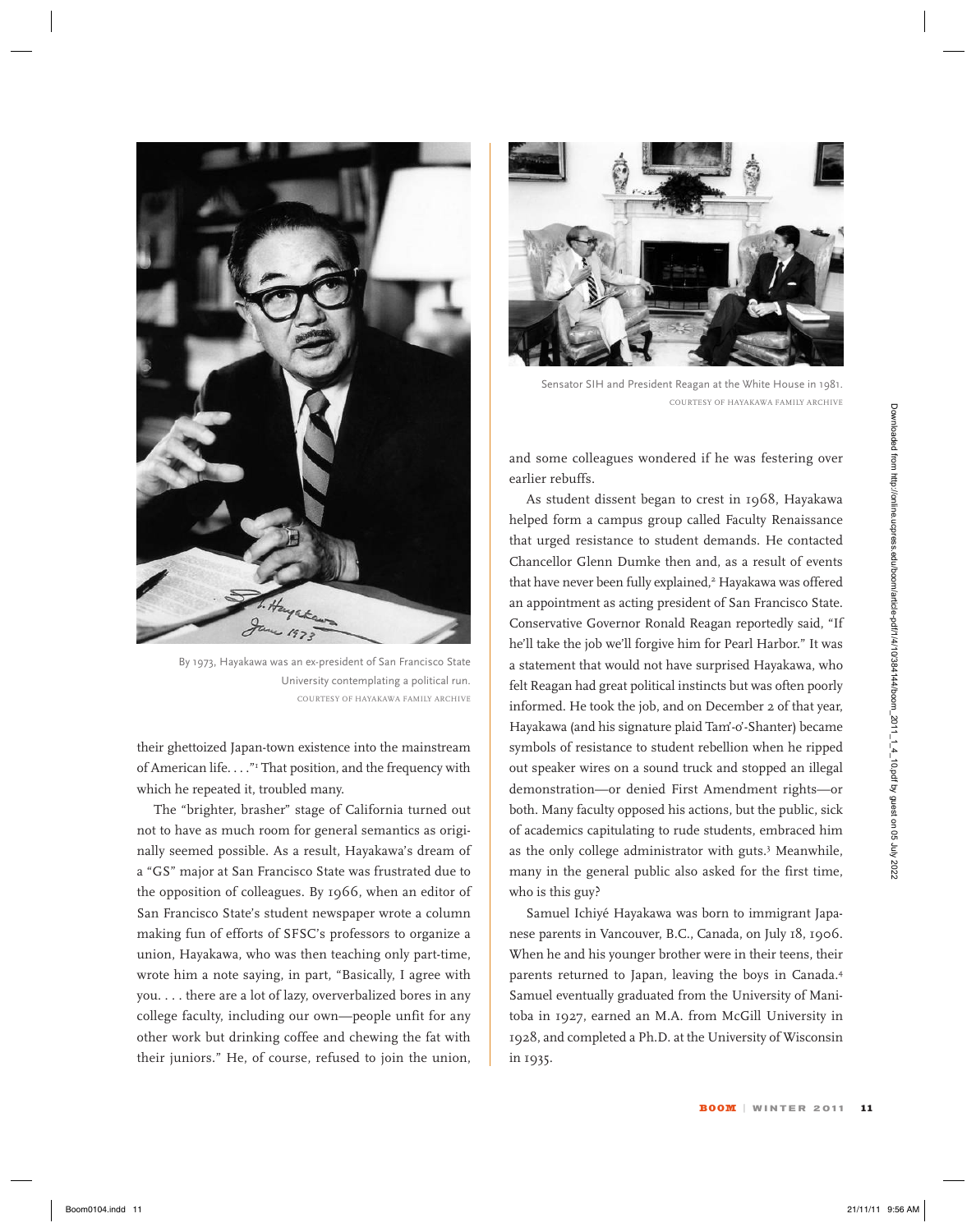

Left to right: Otoko Hayakawa, Marge and Alan Hayakawa, Great-Grandmother Hayakawa, SIH; Marge, Alan and Don visit Don's family in Kusakabe, in Yamanashi City, Japan, 1953. COURTESY OF HAYAKAWA FAMILY ARCHIVE

In that time of anti-Japanese sentiment,<sup>5</sup> he could not find a tenure-track college teaching job, frequently losing out to white candidates who had no doctorates. He didn't bother to complain, but dug in and by 1938 had published enough to be considered a solid literary scholar and a promising poet. The young Canadian, then an instructor at the University of Wisconsin Extension, read Stuart Chase's book *The Tyranny of Words* and was enthralled. He then read Chase's inspiration, Alfred Korzybski's *Science and Sanity*, and decided to study general semantics with its developer, setting in motion events that would lead him to fame, to fortune, and finally to frustration. For the content instead from the state is the state of the state of a content in the state of the state of the state of the state of the state of the state of the state of the state of the state of the state of the state

In 1941, only days before the Pearl Harbor attack, his own book on general semantics, *Language in Action*, was a Book-of-the-Month Club selection and became a best seller. He embraced the sudden notoriety and would no longer be considered a literary scholar or a poet; he was a "famed semanticist." What he couldn't know is that GS would never penetrate the academic mainstream and neither would he, despite enjoying a degree of celebrity.

During World War II, while Japanese Americans on the West Coast were being interned and relocated, he was on the faculty at Illinois Tech in Chicago, where he and his wife remained prominent on the cultural scene. In the 1940s he became a popular lecturer nationally, the editor of a quarterly journal, *ETC.: A Review of General Semantics*, and a columnist for the *Chicago Defender*; his wife was a major

## Then his wife discovered that he was involved romantically with one of her associates.

figure on the co-op scene and an editor at *Poetry* magazine, as well as the mother of three young children.

By the 1950s, though, all was not well. S.I. Hayakawa had resigned his tenured position at Illinois Tech and was unhappy teaching only part-time for the University of Chicago evening division. Then his wife discovered that he was involved romantically with one of her associates at *Poetry*. Hayakawa had a standing offer of a professorship at San Francisco State College, where he had taught summer classes. Despite reservations about California's anti-Asian history, and with his marriage on the line, he relocated to SFSC in 1955.

Six years later, my new bride and I drove to San Francisco State College from the Central Valley where I'd been working as a roughneck on a drilling rig. We hoped to begin a life that would offer more choices than the oilfields did. I met the famous professor in 1963 as a firstsemester graduate student enrolled in his seminar on general semantics, a course based on a reading of the daunting *Science and Sanity,* which we discussed in detail. The professor listened intently to students, and then his comments revealed what seemed to me to be an extraordinarily broad base of knowledge.

In 1966, the strike erupted at SFSC. Hayakawa had favored some of the reforms demanded by students, such as the development of an Ethnic Studies program, but he opposed the tactics of strikers and their demand for total autonomy. Many of his colleagues, in turn, opposed Hayakawa's efforts, and each felt betrayed by the other. When the smoke finally cleared after 167 days, the immediate winner in the strike settlement was Hayakawa, whose great popularity among the general public—not merely conservatives—opened doors. But the tide of history was on the side of the young; eventually they would be the establishment, and many of their best ideas would be implemented while they outgrew others.

Hayakawa was for a time rudderless, due to rejection by his old liberal and progressive allies, but he had to decide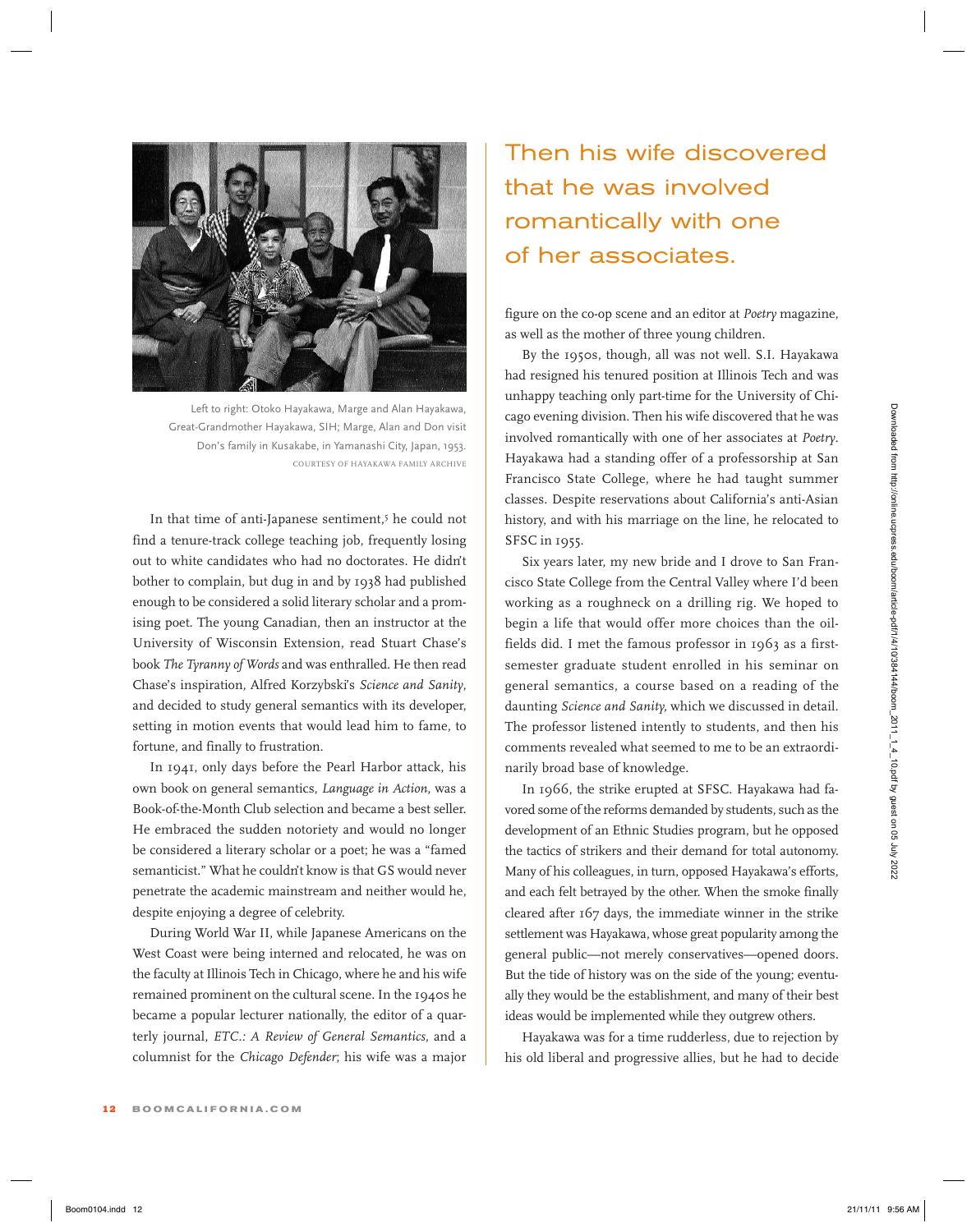

Senator S. I. Hayakawa with the Cambodian refuge kids at the holding center for Kampucheans in Thailand, in 1980. COURTESY OF HAYAKAWA FAMILY ARCHIVE

how to use his popularity. Earlier in his life he had considered politics, and by 1973 his ambitions matured. When his aide Gene Prat asked Hayakawa what he hoped to accomplish in office, he replied, "To be a statesman." To accomplish that, he switched parties, becoming a Republican in 1975, and the next year ran for the United States Senate against Democratic incumbent John Tunney, even though he still held some of the liberal positions that had once led him to be called a "pinko."6

In what seemed to be his greatest triumph, he won the Senate seat. During the years that followed I sent him letters complaining about this vote or that, and at first he replied, but finally I no longer heard from him—although I kept sending missives, because it seemed to me that he had become, politically at least, a mirror image of the man I had admired.

His largely conservative voting record in the Senate was deceptive. He at times seemed to be voting against liberals rather than *for* anything. Never really active in California's amorphous New Right, he soon learned that lone wolves accomplish little in Congress, so he joined the luncheon caucus of the Senate's New Right, with colleagues such as Jake Garn, Orrin Hatch, Paul Laxalt, and Jesse Helms. Still, he was not easy to categorize, since his positive votes on public funding for abortions and on returning the Panama Canal to Panama, as well as his insistence on the privacy of behavior between consenting adults, perplexed liberals and conservatives alike. A few journalists began to refer to him as a libertarian.

He soon learned that lone wolves accomplish little in Congress.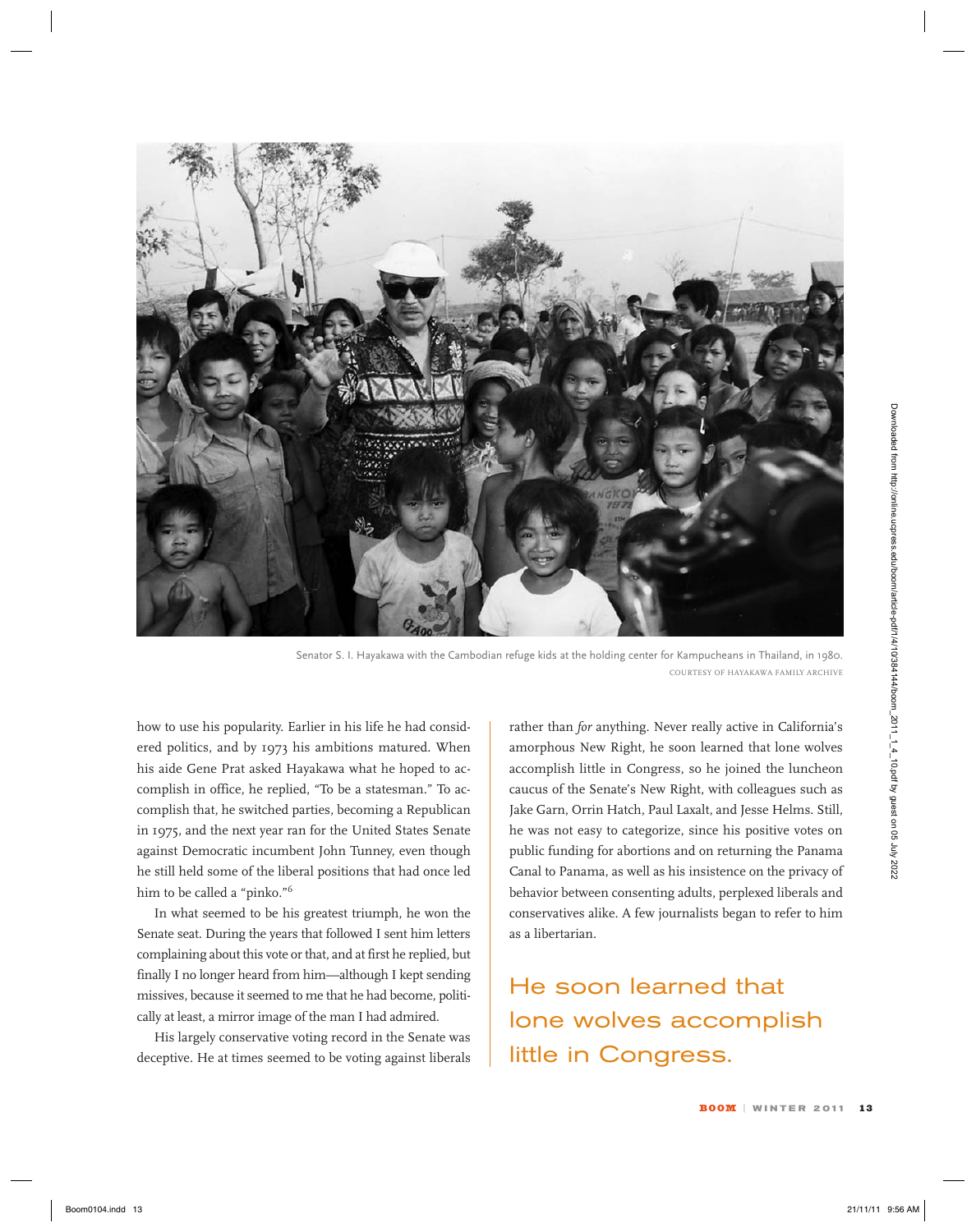During his stint in Washington, an unacknowledged sleeping disorder undid his image. Friends had long noticed that he seemed to doze at unlikely times; I once saw him fall asleep mid-conversation. Johnny Carson soon picked up the sleeping-Senator theme. Carson, whose Tonight Show dominated late-night television, began joking about Don—"What would S.I. Hayakawa's personalized auto license plate be?" "ZZZZZZ." But Carson also offered the new Senator the opportunity to appear on the show in 1977. In addition to his skill as a speaker, Don was an engaging personality and on the national A-list of lecturers then. Members of his staff advised against an appearance on Carson's show, a decision that would haunt them. One aide later explained to Hayakawa, "I think it was felt [by staff] that as a US Senator, it would not be appropriate for you to be going on 'The Tonight Show' as a guest." As a result of that decision, many in the public came to know only the caricature.

When his Senate term ended, Don acknowledged that it was not considered successful. Asked what he'd be remembered for, he told *Los Angeles Times* reporter Cathleen Decker, "Sleeping, I guess." An unlikely chain of events had brought Don Hayakawa the possibility of great success, and he had grasped it only to become its victim. This irony, of course, gave Hayakawa's considerable list of enemies reason to rejoice and to mock him.

His post-Senate activity as spokesperson for US English and its campaign to declare English the national language resonated with a segment of the public. He perhaps exaggerated the need for a national language because he had seen his own immigrant mother trapped by a lack of English skill. Hayakawa's more important work as special advisor for Secretary of State George Schultz, especially on MIAs in Southeast Asia, went largely unnoticed, subsumed under chuckles about "sleeping Sam."

Nevertheless, Hayakawa never ceased promoting diversity and assimilation. As he once explained, "Who said being American—or Canadian—meant being white? Look at our vocabularies, look at our dining habits, our styles of dress, and increasingly our theological and philosophical concepts . . . look at our children and our grandchildren . . . those are by no means exclusively Anglo-Saxon." He remained committed to a multiethnic American identity.

In the late 1980s, I received a phone call from him and, sounding as though we'd played poker just the night before, he said, "Gerry, would you and Jan like to join Marge and



By the late-1980s, the ex-senator was a spokesman for U.S. English, an advocacy group. COURTESY OF HAYAKAWA FAMILY ARCHIVE

me for lunch next Wednesday? I have something I'd like to discuss with you." I was surprised, but also intrigued, so we accepted, and enjoyed a "reunion" meal. He asked if I'd like to collaborate with him on a new edition of *Language in Thought and Action*, but I had to defer because I was at work on a book on the Central Valley. Nevertheless, that lunch reestablished our relationship.

In 1991, I was reading from a new collection of stories at The Depot Bookstore and Café in Mill Valley when I noticed the Hayakawas slip into the back of the room, Don pulling a portable oxygen tank. Following the festivities and with two of my old SFSC professors, Thurston Womack and John Dennis, who had been strikers at San Francisco State, I greeted Don and Marge. That led to an invitation to their nearby home for a drink, which we three accepted.

Once there, though, Womack was startled when Don, who was clearly failing, looked up and asked, "Who are